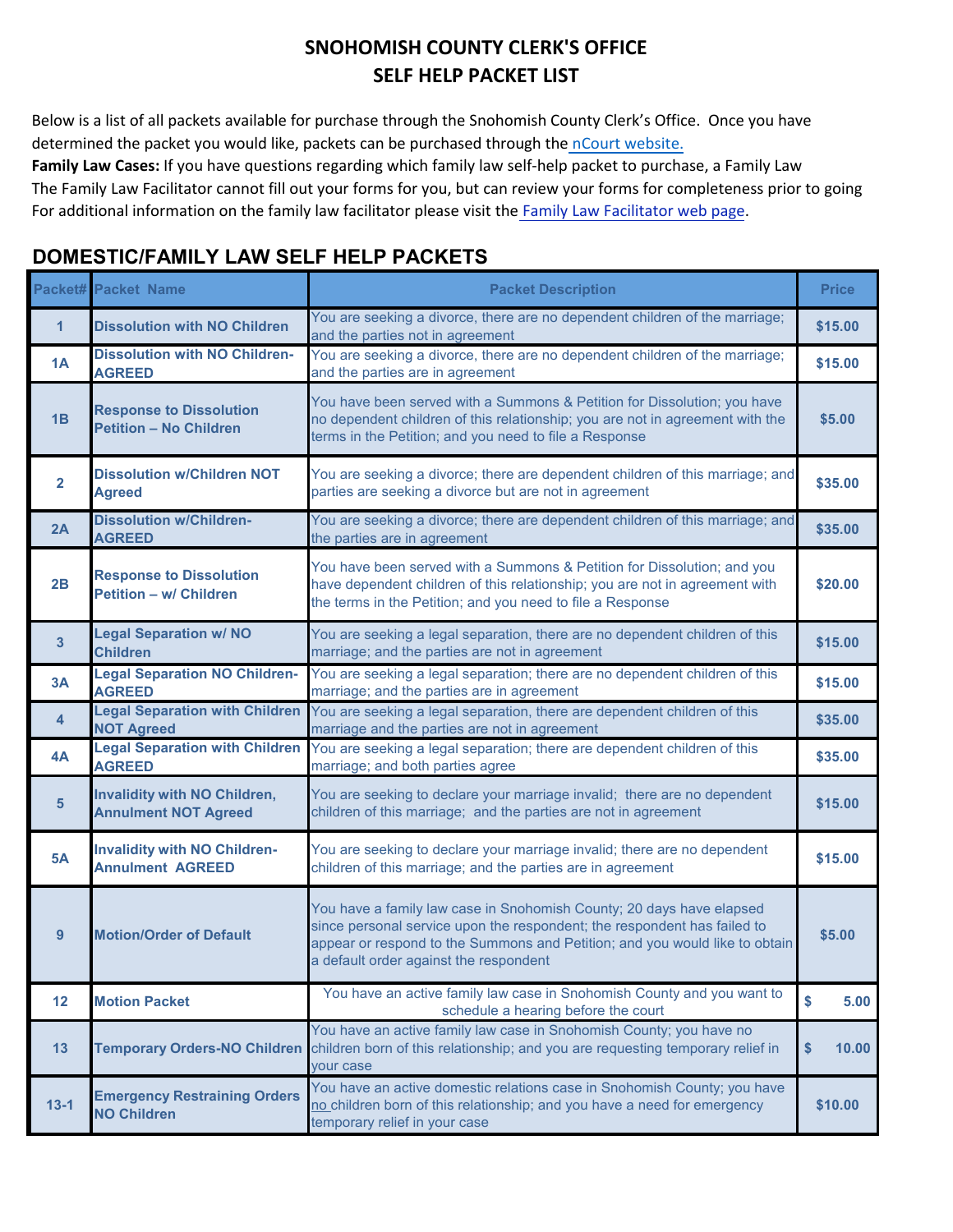# **DOMESTIC/FAMILY LAW SELF HELP PACKETS cont'd**

|            | <b>Packet# Packet Name</b>                                            | <b>Packet Description</b>                                                                                                                                                                                                                          | <b>Price</b> |
|------------|-----------------------------------------------------------------------|----------------------------------------------------------------------------------------------------------------------------------------------------------------------------------------------------------------------------------------------------|--------------|
| <b>14D</b> | <b>Temporary Orders with</b><br><b>Children - Domestic Case</b>       | You have an active domestic relations case in Snohomish County; you have<br>dependent children born of this relationship; and you have a need for<br>temporary relief in your case; and it is not an emergency                                     | \$15.00      |
| $14-1D$    | <b>Emergency Restraining Orders</b><br><b>Domestic Case</b>           | You have an active domestic relations case; you have dependency children<br>born of this relationship; you have a need for immediate emergency relief                                                                                              | \$20.00      |
| 15         | <b>Contempt</b>                                                       | You have a court order in a family law case in Snohomish County; the other<br>party is not complying with or has refused to follow the order in whole or in<br>part; and you want to set a hearing before the court                                | \$10.00      |
| 16         | <b>Santos Declaration/Paternity</b><br><b>Stipulation</b>             | You have a domestic relations case in Snohomish County; you have children<br>born or conceived before the date of marriage; and both parties agree that<br>the husband is the father                                                               | \$3.00       |
| 17         | <b>Converting Legal Separation to</b><br><b>Dissolution</b>           | You have a Decree of Legal Separation in Snohomish County; 6 months<br>have passed since the Decree of Legal Separation was entered; you want to<br>convert your legal separation to a divorce                                                     | \$5.00       |
| 18         | <b>Motion for Reconsideration</b>                                     | You have an active family law case in Snohomish County; you would like the<br>commissioner to review and reconsider their ruling/decision made at a<br>previous hearing; and more than 10 days has not passed since the court's<br>ruling was made | \$5.00       |
| 19         | <b>Motion for Revision</b>                                            | You have an active family law case in Snohomish County; you feel the<br>commissioner made an error on his/her ruling and you are asking a judge to<br>review their decision; and more than 10 days has not passed since the<br>hearing             | \$5.00       |
| 20         | <b>Response to Motion</b>                                             | You have been served with a written motion in a family law case; and you<br>need to file a written response                                                                                                                                        | \$5.00       |
| 21         | <b>Motion/Order to Dismiss</b>                                        | You have an active family law case in Snohomish County; and you would like<br>to request the court dismiss the case                                                                                                                                | \$5.00       |
| 22         | <b>Motion for Trial Continuance</b>                                   | You have an active family law case in Snohomish County with a trial date set.<br>You would like to request the trial date be continued/rescheduled.                                                                                                | \$5.00       |
| 23         | <b>Motion to Waive Mediation</b>                                      | You have a contested family law case in Snohomish County that needs to go<br>to trial. You believe you have good reason for the court to waive mandatory<br>mediation.                                                                             | \$5.00       |
| 25         | <b>Adjustment of Child Support</b><br><b>NOT Agreed</b>               | You want to adjust child support and your previous court order allows for an<br>adjustment; and the other parent is NOT in agreement                                                                                                               | \$15.00      |
| 25A        | <b>Agreed Adjustment of Child</b><br><b>Support</b>                   | You want to adjust child support and the previous court order allows for an<br>adjustment; the other parent is in agreement                                                                                                                        | \$15.00      |
| 25B        | <b>Respond to Adjustment of</b><br><b>Child Support</b>               | You have been served with a motion for adjustment of child support; you are<br>NOT in agreement; and you need to file a written response to the motion                                                                                             | \$10.00      |
| 26         | <b>Modification of Child Support -</b><br><b>NOT Agreed</b>           | You have an existing Order of Child Support in a family law case; you want to<br>increase/ decrease child support or you are requesting post-secondary<br>support ; and the other party does NOT agree                                             | \$25.00      |
| <b>26A</b> | <b>Agreed Modification of Child</b><br><b>Support</b>                 | You have an existing Order of Child Support in a family law case; you want to<br>reduce or increase child support; the other party is in agreement                                                                                                 | \$20.00      |
| 26B        | <b>Response to Modification of</b><br><b>Child Support NOT Agreed</b> | You have been served with a Summons and Petition for a Modification of the<br>Child Support; you do NOT agree with the modification; and you need to file a<br>written response with the Court                                                     | \$10.00      |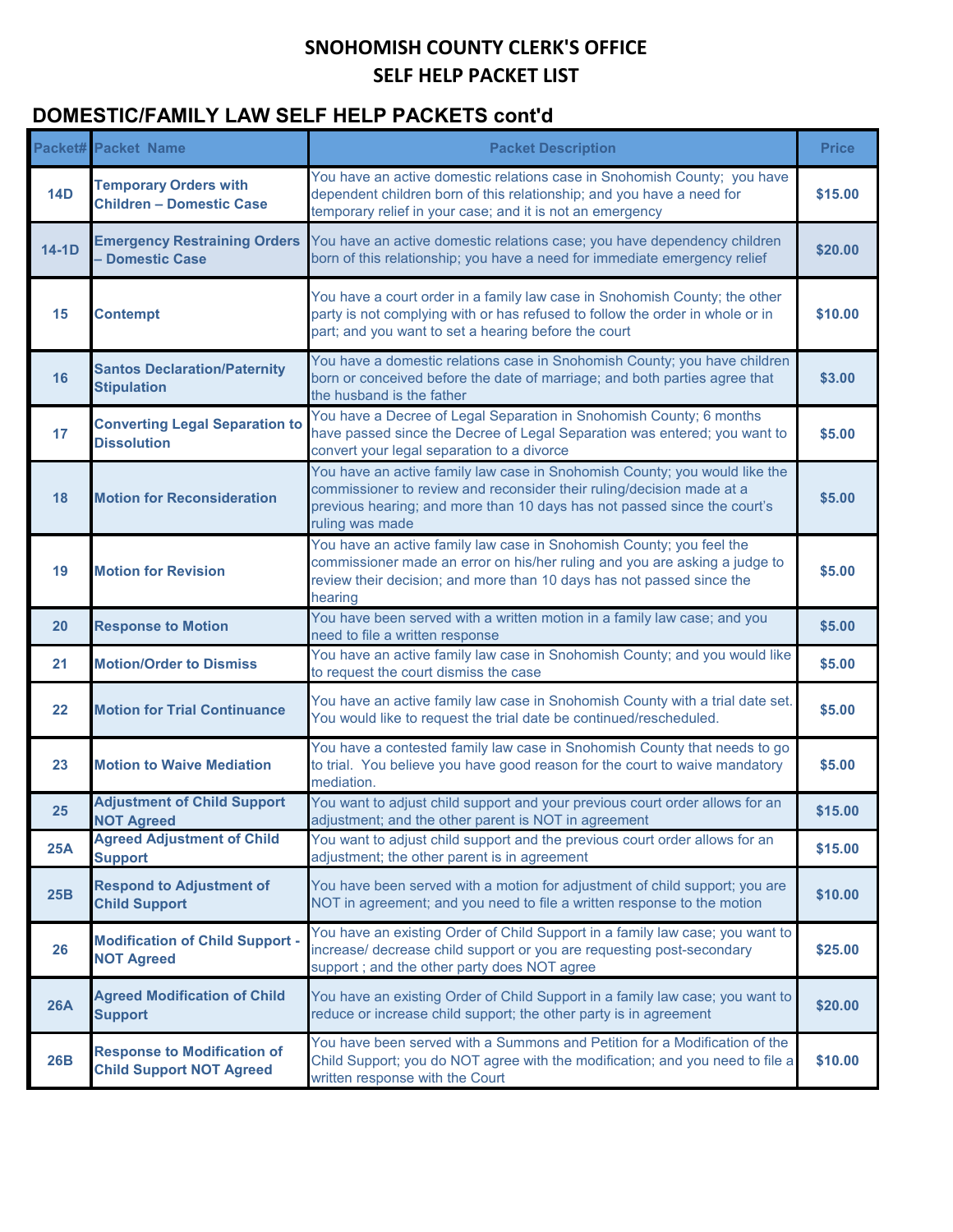#### **DOMESTIC/FAMILY LAW SELF HELP PACKETS cont'd**

|            | <b>Packet# Packet Name</b>                                             | <b>Packet Description</b>                                                                                                                                                                                                                            | <b>Price</b> |
|------------|------------------------------------------------------------------------|------------------------------------------------------------------------------------------------------------------------------------------------------------------------------------------------------------------------------------------------------|--------------|
| 27         | <b>Modification of Parenting Plan</b><br><b>NOT Agreed</b>             | You have an existing Parenting Plan or Custody Decree; you want to change<br>the custody or residential placement of your child(ren); you want to change<br>the existing parenting plan/visitation schedule; the other parent is NOT in<br>agreement | \$40.00      |
| 27A        | <b>Modification of Parenting Plan</b><br><b>Agreed</b>                 | You have an existing Parenting Plan or Custody Decree; you want to change<br>the custody or residential placement of your child(ren); you want to change<br>the existing parenting plan/visitation schedule; and the other parent is in<br>agreement | \$25.00      |
| <b>27B</b> | <b>Response to Modification of</b><br><b>Parenting Plan NOT Agreed</b> | You have been served with a Summons and Petition for Modification of the<br>Parenting Plan/Custody Decree; you do not agree with the changes; and you<br>need to file a written response with the Court                                              | \$15.00      |

## **ESTABLISHMENT OF PARENTAGE (Paternity) SELF HELP PACKETS**

|            | <b>Packet# Packet Name</b>                                                       | <b>Packet Description</b>                                                                                                                                                                                                                                                                                                                                                 | <b>Price</b> |
|------------|----------------------------------------------------------------------------------|---------------------------------------------------------------------------------------------------------------------------------------------------------------------------------------------------------------------------------------------------------------------------------------------------------------------------------------------------------------------------|--------------|
| <b>14P</b> | <b>Temporary Orders with</b><br><b>Children - Paternity Case</b>                 | You have a paternity action in Snohomish County; you have a need for<br>temporary relief for child support, parenting plan/visitation/custody, and/or a<br>restraining order; the other parent does not agree; and emergency relief is<br>not needed                                                                                                                      | \$20.00      |
| $14-1P$    | <b>Emergency Restraining Orders</b><br><b>Paternity Case</b>                     | You have a paternity action in Snohomish County; you have a need for<br><b>EMERGENCY temporary relief for child support, parenting</b><br>plan/visitation/custody, and/or a restraining order; the other parent does not<br>agree                                                                                                                                         | \$15.00      |
| 30         | <b>Establishment of Parentage</b><br>(Paternity)                                 | You have dependent child/children with someone you were not married to;<br>there has not been a court case regarding the child(ren); you want to<br>establish parentage; you need court orders regarding custody, visitation<br>and/or child support.                                                                                                                     | \$40.00      |
| <b>30A</b> | <b>Establishment of Parentage-</b><br><b>Agreed (Paternity)</b>                  | You have dependent child/children with someone you were not married to;<br>there has not been a court case regarding the child(ren); you want to<br>establish parentage; you need court orders regarding custody, visitation<br>and/or child support; both parties are in agreement on all issues.                                                                        | \$35.00      |
| <b>30B</b> | <b>Response to Parentage</b><br>(Paternity)                                      | You have been served with a Summons and Petition for Establishment of<br>Paternity; you have a dependent child(ren); you are not married to the other<br>parent; you do not agree and need to file a written response with the Court                                                                                                                                      | \$20.00      |
| 31         | <b>Motion to Adopt a Parenting</b><br><b>Plan (Paternity)</b>                    | You have a paternity action in Snohomish County; and you would like a<br>parenting plan entered by the Court.                                                                                                                                                                                                                                                             | \$15.00      |
| 32         | <b>Petition for Parenting Plan</b><br>and/or Child Support<br>(Paternity)        | You have never been married to the other parent and there is a valid<br>Acknowledgment of Paternity on file with the WA State Registrar of Vital<br>Statistics; there has not been a court case regarding these children; and you<br>need court orders regarding custody, visitation, child support and/or<br>restraining orders                                          | \$35.00      |
| <b>32A</b> | <b>Petition for Parenting Plan</b><br>and/or Child Support-Agreed<br>(Paternity) | You have never been married to the other parent and there is a valid<br>Acknowledgment of Paternity on file with the Washington State Registrar of<br>Vital Statistics; there has not been a court case regarding these children;<br>you need court orders regarding custody, visitation, child support or<br>restraints; and both parties are in agreement on all issues | \$30.00      |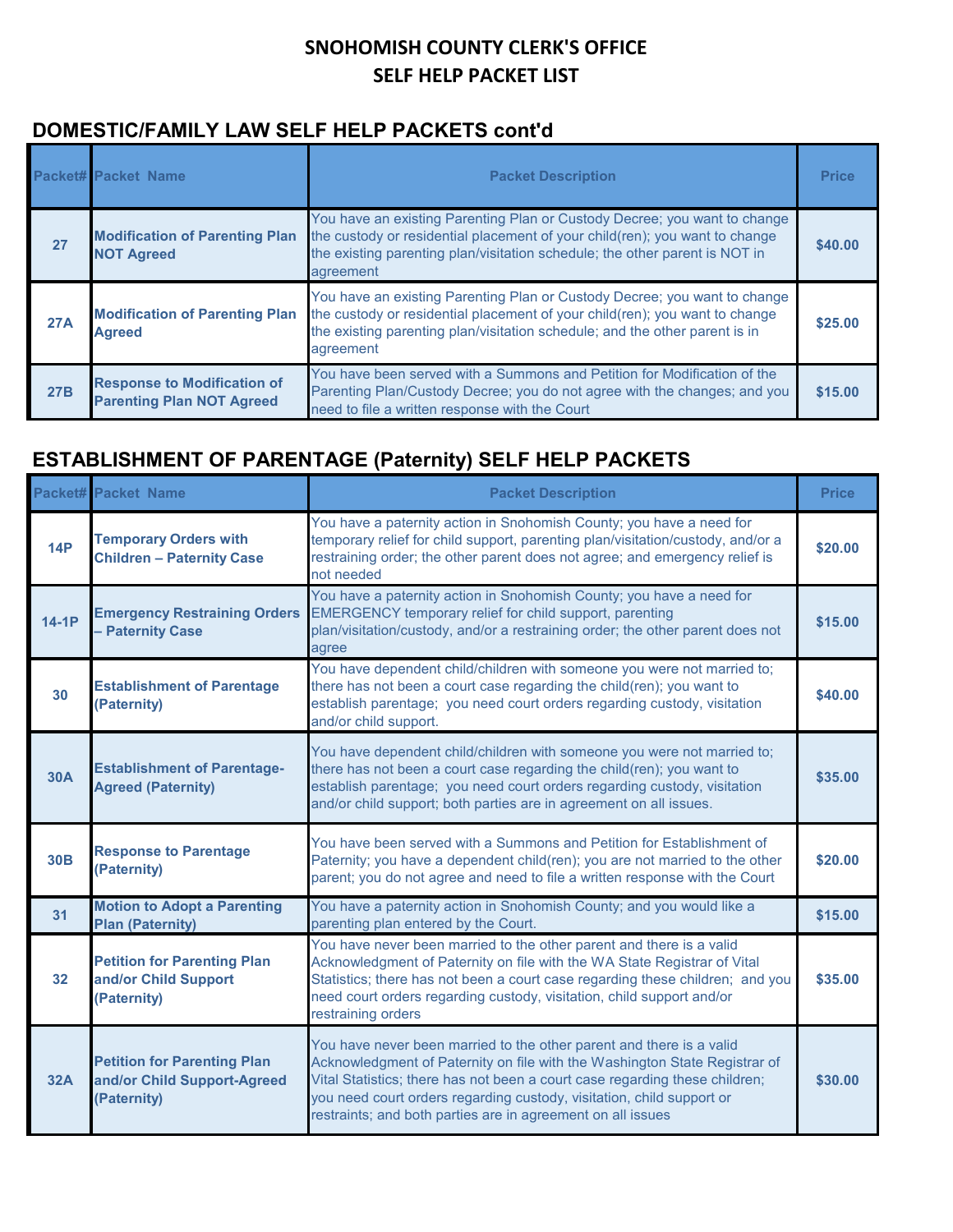# **ESTABLISHMENT OF PARENTAGE (Paternity) SELF HELP PACKETS cont'd**

|     | <b>Packet# Packet Name</b>                                                                           | <b>Packet Description</b>                                                                                                                                                                                                                                                                                                                              | <b>Price</b> |
|-----|------------------------------------------------------------------------------------------------------|--------------------------------------------------------------------------------------------------------------------------------------------------------------------------------------------------------------------------------------------------------------------------------------------------------------------------------------------------------|--------------|
| 32B | <b>Response to Petition for</b><br><b>Parenting Plan and /or Child</b><br><b>Support (Paternity)</b> | You have been served with a Summons and Petition for Parenting Plan<br>and/or Child Support; you have a dependent child but you were not married<br>to the other parent and there is a valid Acknowledgment of Paternity on file<br>with the Washington State Registrar of Vital Statistics; and you need to file a<br>written response with the Court | \$15.00      |

#### **MISCELLANEOUS SELF HELP PACKETS**

|              | <b>Packet# Packet Name</b>                               | <b>Packet Description</b>                                                                                                                                                                                                                         | <b>Price</b> |
|--------------|----------------------------------------------------------|---------------------------------------------------------------------------------------------------------------------------------------------------------------------------------------------------------------------------------------------------|--------------|
|              | <b>Alternative Service - Address</b><br>Known            | You are seeking to serve the other party by mail and an alternate service<br>address is known                                                                                                                                                     | \$5.00       |
| $\mathbf{8}$ | <b>Alternative Service - Address</b><br><b>NOT Known</b> | You are seeking to serve the other party by publication and an alternate<br>service address is not known                                                                                                                                          | \$5.00       |
| 10           | <b>Waiving the Filing Fee</b>                            | You would like to request the court waive the filing fees (domestic, civil, or<br>probate/estate action) based on your current financial situation                                                                                                | No charge    |
| 35           | <b>Relocation of Children</b>                            | You are the primary residential parent or have custody of the child/children<br>pursuant to court order; there is someone who is entitled to visitation with the<br>child/children under court order; and you want to relocate the child/children | \$20.00      |
| <b>35B</b>   | <b>Objection to Relocation of</b><br><b>Children</b>     | You are the non-residential parent or you have court ordered visitation; you<br>have been notified the primary residential parent is relocating; you do not<br>agree with the relocation; and you want to file a response                         | \$15.00      |
| 56           | <b>Adoption-Break Seal Packet</b>                        | You would like to obtain a court order to receive a copy of a Decree of<br>Adoption or non-identifying information from a sealed adoption filed in<br><b>Snohomish County Superior Court</b>                                                      | \$5.00       |
| 60           | <b>Change of Venue</b>                                   | You have a case filed in Snohomish County that you would like to motion the<br>court to change the venue to another jurisdiction/county.                                                                                                          | \$5.00       |

### **JUVENILE SELF HELP PACKETS**

|    | <b>Packet# Packet Name</b>                             | <b>Packet Description</b>                                                                                                                                                                                                                          | <b>Price</b> |
|----|--------------------------------------------------------|----------------------------------------------------------------------------------------------------------------------------------------------------------------------------------------------------------------------------------------------------|--------------|
| 45 |                                                        | You are a resident of Washington and are at least 16, but not yet 18, and you<br>Emancipation of Minors Packet want to be legally considered an adult; you can use this packet to ask the<br>court to order that you be legally declared an adult. | \$10.00      |
| 46 | <b>Packet</b>                                          | Sealing Juvenile Court Records You have a juvenile case in Snohomish County; you would like to request the<br>Judge to seal your record.                                                                                                           | \$5.00       |
| 47 | <b>Petition for Relief from</b><br><b>Registration</b> | You have been ordered to register as a sex offender and meet the qualifying<br>conditions to request relief from registration.                                                                                                                     | \$5.00       |

### **GUARDIANSHIP SELF HELP PACKETS**

|    | <b>Packet# Packet Name</b>               | <b>Packet Description</b>                                                                             | <b>Price</b> |
|----|------------------------------------------|-------------------------------------------------------------------------------------------------------|--------------|
| 36 | <b>Emergency Minor Guardianship</b>      | You are seeking temporary (60 days or less) Guardianship of a child or<br>children that are not yours | \$15.00      |
| 37 | <b>Minor Guardianship</b><br>(Permanent) | You are seeking permanent Guardianship of a child or children that are not<br><b>vours</b>            | \$30.00      |
| 57 | <b>Guardianship Packet</b>               | To obtain quardianship/conservatorship or other protective arrangement of an<br>adult (over 18)       | \$20.00      |